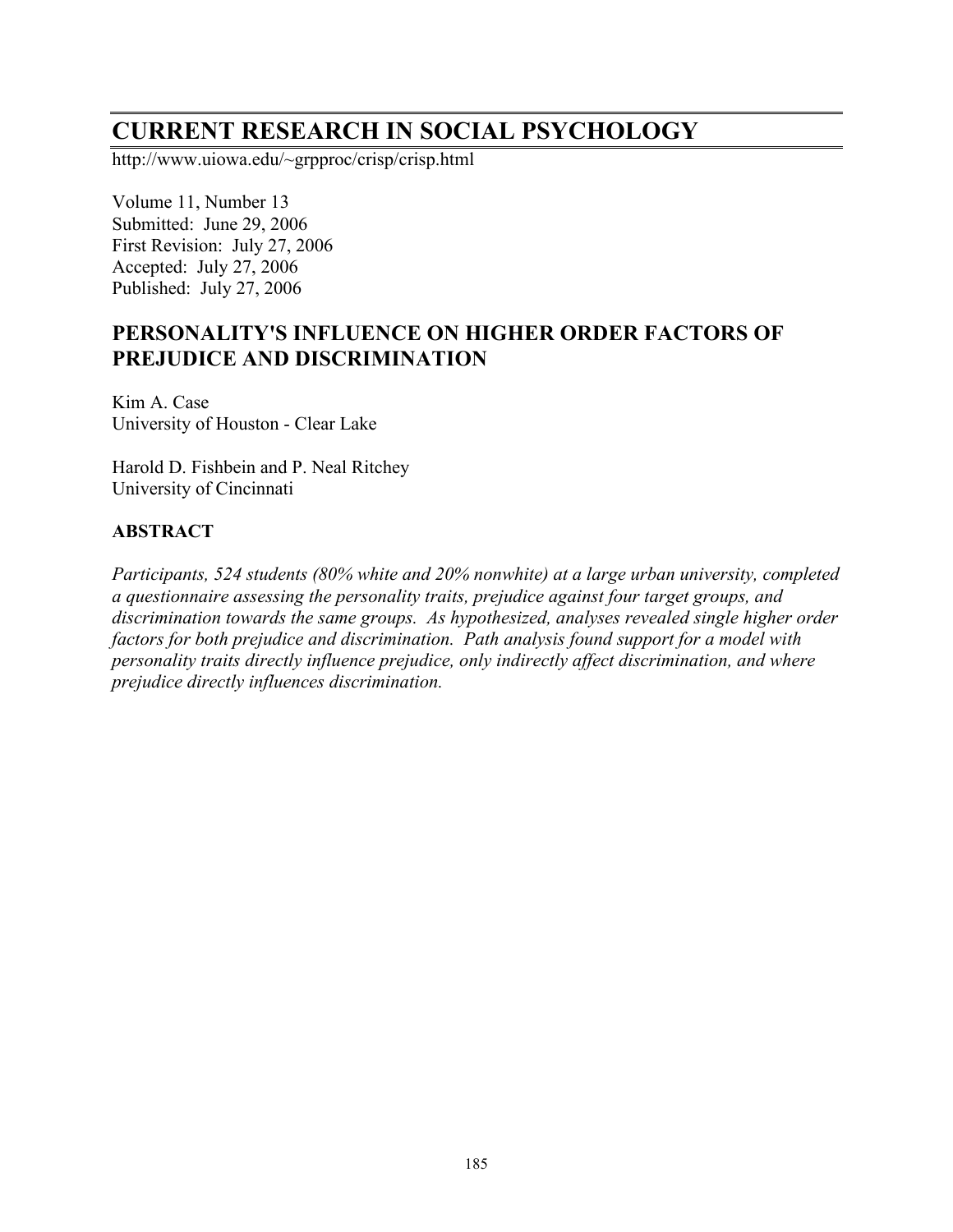## **INTRODUCTION**

This research aims to confirm higher order factors of prejudice and discrimination shaping individual domains of prejudice and discrimination towards African Americans, females, homosexuals, and the obese. Also, we evaluate a path model that explains discrimination as a result of prejudice and personality traits, and prejudice as a result of personality. This study allows for a broad examination of the impact of personality on prejudice and discrimination because it includes several personality traits. The path model allows for the determination of the personality traits direct effects on discrimination, i.e., those independent of prejudice, and their indirect effects through prejudice.

## **Higher Order Factors of Prejudice and Discrimination**

Relatively few prejudice studies have investigated more than one target group at one time. Qualls, Cox, and Schehr (1992) found significant correlations among racial prejudice, prejudice against homosexuals, and prejudice against females. Several studies have found moderately strong correlations between race prejudice and prejudice against homosexuals for undergraduates and high school students (Hensley & Pincus, 1978; Ficarotto, 1990). Hoover and Fishbein (1999) also discovered, in junior and senior high school students, modest correlations among prejudice against homosexuals, people with HIV, and African Americans. Prejudice scales targeting African Americans, homosexuals, people with HIV/AIDS, and fat people, and a scale of sex role stereotyping loaded on a single factor of intolerance (Ritchey and Fishbein, 2001). Loadings ranged from .547 for Sex Role Stereotyping to .728 for HIV/AIDS prejudice. These studies provide some evidence for a higher order factor of prejudice.

A meta-analysis conducted by Schutz and Six (1996) investigated correlations between prejudice and discrimination. In their examination of 60 studies, none of the experiments reported two or more domains of discrimination. Schutz and Six (1996) suggest a population correlation between prejudice and discrimination of approximately .286. While some studies find a correlation of .608, others report a weak correlation of .125 (Howitt & McCabe, 1978; Wagner, Hewstone, & Machlett, 1989). These moderate correlations indicate that factors other than prejudice impact discrimination. Thus, we also assess direct and indirect influences of personality traits on discrimination with a path analytic model with discrimination as the ultimate dependent variable, prejudice as a mediating variable, and personality traits as antecedent variables.

#### **Personality, Prejudice, and Discrimination**

Triandis's (1995) description of collectivism, or interdependence, includes a horizontal aspect, which involves valuing equality in status. Collectivism should correspond to lower prejudice and discrimination because interdependent people should be more accepting of out-groups. The need for affiliation (Edwards, 1966) should be associated with both low prejudice and discrimination scores. If people need to feel close ties to others, their tendency to judge others negatively and behave in negative ways towards subordinate group members should be lower than average. The need for dominance (Edwards, 1966) reflects an individual's need to exert control and influence over others irrespective of their group membership. We expected this need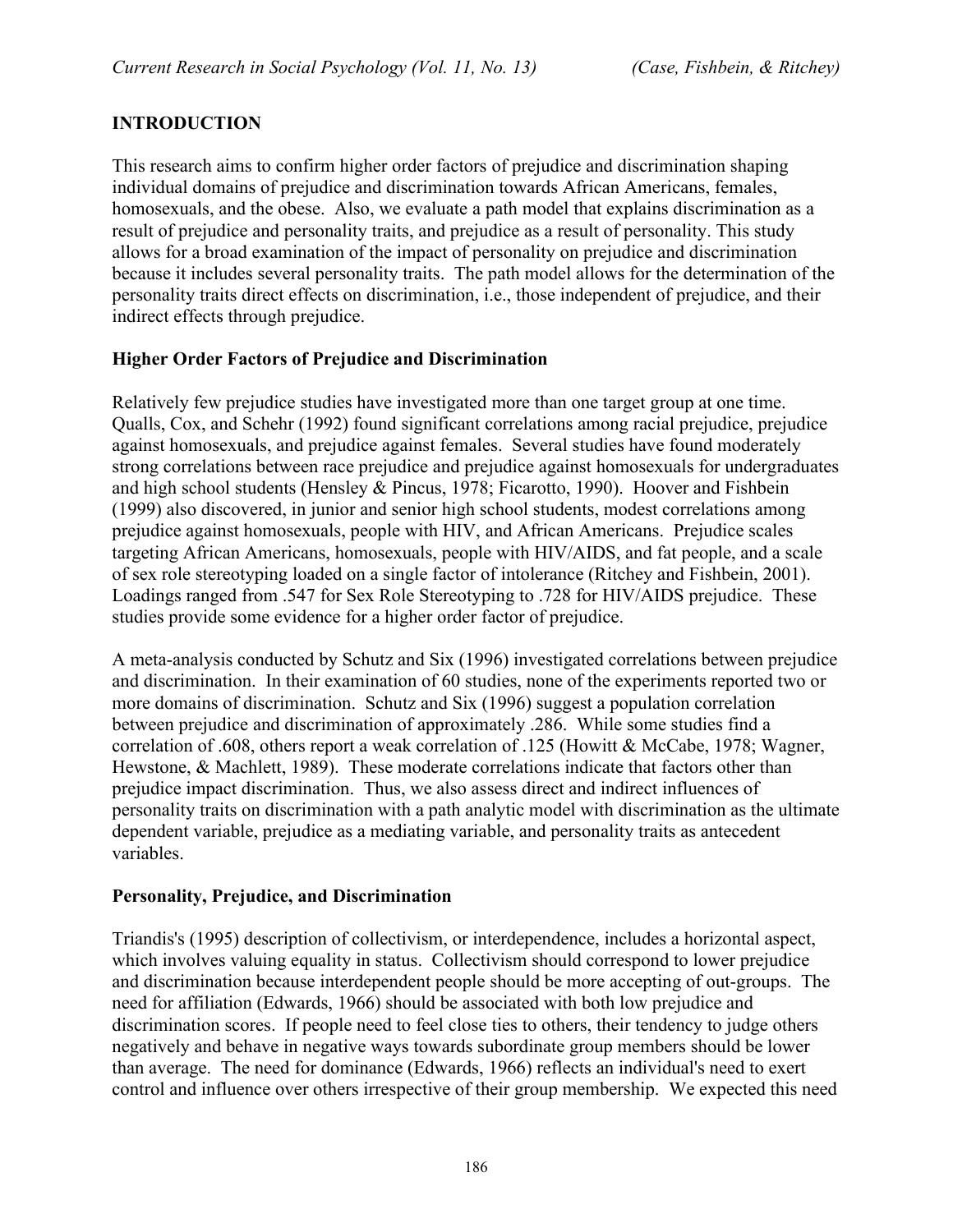to be associated with higher levels of prejudice and discrimination. A person with the need for dominance should be more likely to degrade members of subordinate groups in an effort to assert control or justify having a superior position.

We utilized Batson's (1976) three-dimensional model of religious motivation that includes the Ends, Means, and Quest orientations. The Means orientation involves using one's religion for personal goals, the Ends orientation implies a deep love for one's religion, and viewing religion as a Quest involves pursuing meaning in one's personal and social world. Fisher, Derison, Polley, Cadman, and Johnston (1994) found the Quest orientation negatively correlated with homosexual prejudice. Hunsberger's (1995) literature review also concluded that the Quest orientation correlates negatively with prejudice. Those higher in the Quest orientation may be less prejudiced and less discriminatory because their open-mindedness with religion extends to their attitudes toward subordinate groups in society. The previously inconsistent findings with regard to the Ends, Means and prejudice prevented a clear basis for predicting the relationships between these religious orientations, prejudice, and discrimination.

For those personality measures in the current study, the connection with discrimination remains unexamined. The present research fills a gap in the literature concerning the relationships between personality, prejudice, and self-reported acts of discrimination.

## **METHODS**

We recruited 524 (57% female) subjects from the participant pool of introductory psychology students at a large Midwestern university. Students signed up at the departmental participant pool board and earned extra or course credit in return. Approximately 80% of the respondents identified themselves as White, 12% as Black, and 8% as Asian/Pacific Islander, Hispanic, or other. Participants reported a mean age of 19 years with a standard deviation of 1.66.

Response options ranged from 1 (strongly disagree) through 4 (strongly agree) so that a higher score indicates greater amounts of the concept being measured. For each of the four discrimination measures constructed by the authors, respondents indicated whether they had performed, in the last five years, a specific behavior: never, 1-2 times, 3-4 times, or 5 or more times. See Appendix A for scale items.

Need for Affiliation and Dominance: Two sections of the Edwards Personality Preference Inventory (1966) assessed levels of the need for affiliation and dominance. Each scale consisted of 28 pairs of sentences with one in each expressing a preference for affiliation or domination, depending on the scale. Participants chose the sentence in each pair that most accurately described them. Individual scores for each of these reflect the total number of affiliation or dominance items chosen by the participant.

Collectivism: Subjects completed the 8-item horizontal collectivism scale from Triandis 's (1995) *Subjective Individualism and Collectivism Scale* (Cronbach's alpha = .70).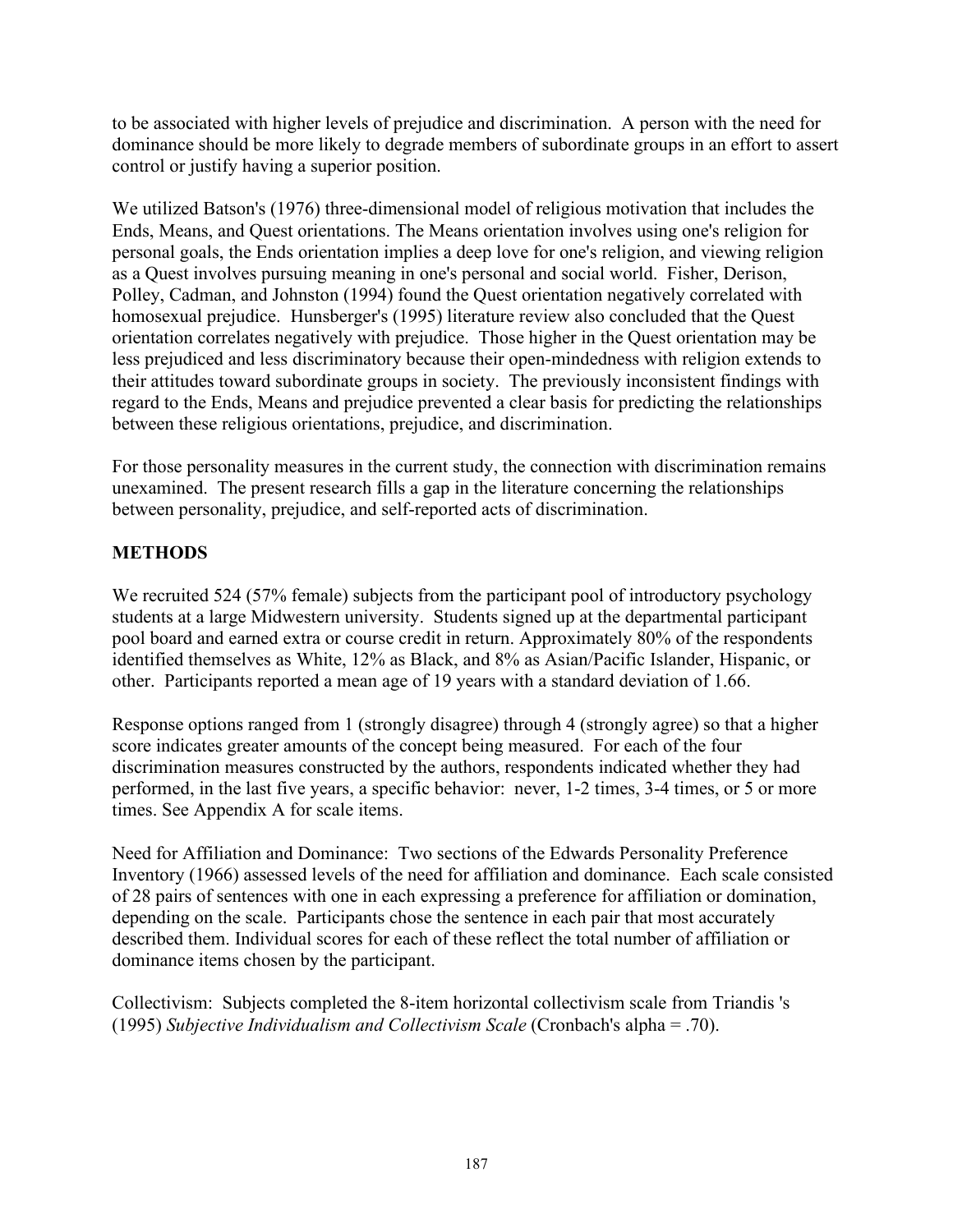Orientations to Religion (Batson, 1976): Participants responded to five items from the *Religion as Ends* scale (Cronbach's alpha = .81), five items from the *Religion as Means* scale (Cronbach's alpha = .88), and six items from the *Religion as Quest* scale (Cronbach's alpha = .70).

Race Prejudice: We administered 8 items (Cronbach's alpha = .83) taken from the *Modern Racism* and *Old Fashioned Racism Scales* (McConahay, 1986). These items include those adapted from Swim, Aiken, Hall, and Hunter (1995) by O'Bryan, Fishbein, and Ritchey (1999).

Sex Prejudice: Seven items from the *Modern Sexism Scale* (Swim, Aiken, Hall, & Hunter, 1995) measured prejudice against women (Cronbach's alpha = .78).

Homosexual Prejudice: Participants completed 8 items (Cronbach's alpha = .86) taken from the *Homosexual Prejudice Scale* (O'Bryan et al., 1999), a scale developed from two previous measures of prejudice against homosexuals (Hoover & Fishbein, 1999; Kite & Deaux, 1986).

Obesity Prejudice: Each participant completed 10 items (Cronbach's alpha = .80) from Crandall's *Anti-Fat Attitudes Questionnaire* (1994).

Race Discrimination: The 9-item behavior scale obtained information about participants' acts of discrimination against African Americans (Cronbach's alpha = .82).

Sex Discrimination: This 9 item behavior scale requested information about participants' acts of sexual discrimination (Cronbach's alpha = .83).

Homosexual Discrimination: This 10-item measure collected information about participants' behaviors of discrimination against homosexuals (Cronbach's alpha = .85).

Obesity Discrimination; This 10-item scale asked participants about their acts of discrimination against the obese (Cronbach's alpha = .87).

Controls: Race (white= 1; nonwhite= 0) and sex (females=1; males=0) served as control variables. Parental education failed to significantly influence on prejudice or discrimination. Therefore, we removed the variable from the model discussed below.

#### **Procedure of Analysis**

Confirmatory factor analysis tested a higher order factor of prejudice and a higher order factor of discrimination. The subsequent path model estimated the effects of six personality traits and two controls on higher order factors of prejudice and discrimination. The model also estimated the path from prejudice to discrimination and the direct paths from each exogenous variable to discrimination. Therefore, the model allowed for personality traits and controls to affect discrimination both indirectly through prejudice and directly, independent of prejudice.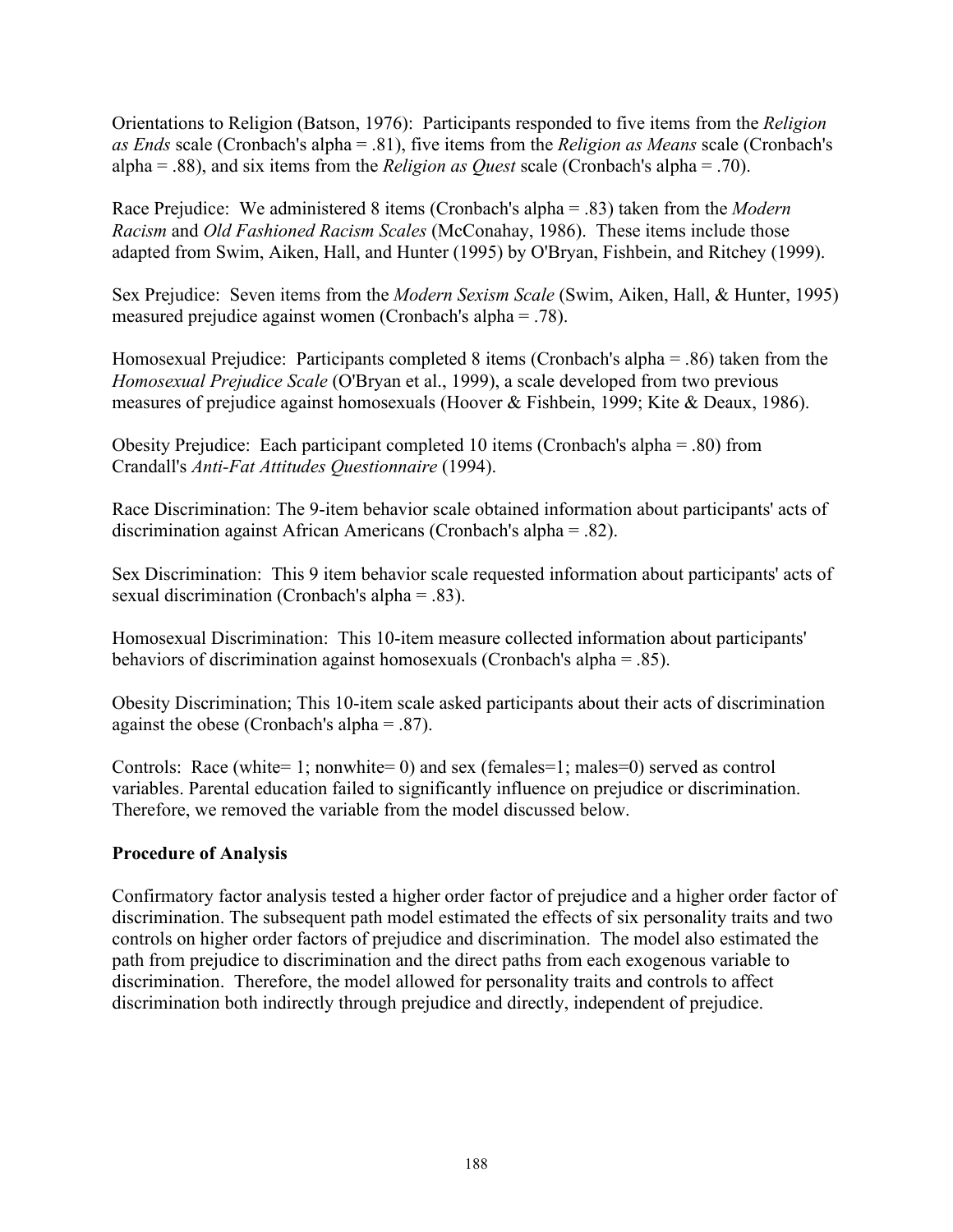#### **RESULTS**

Table 1 contains the descriptive statistics for all study variables. Average prejudice scores indicated mild disagreement with items; but some participants strongly agreed. On average, participants discriminated against target group members 1-2 times in the last five years. Participants varied considerably with some obtaining the maximum score of five or more discriminatory acts against a target group. Appendix B contains the correlations among variables.

#### **Table 1. Descriptive Statistics for Study Variables (N=524)**

|                            | Mean  | Standard<br>Deviation | Minimum | Maximum |
|----------------------------|-------|-----------------------|---------|---------|
| Prejudice Against:         |       |                       |         |         |
| African American           | 1.77  | 0.63                  | 1.00    | 4.00    |
| Women                      | 2.09  | 0.58                  | 1.00    | 4.00    |
| Homosexuals                | 1.92  | 0.71                  | 1.00    | 4.00    |
| Obese                      | 2.05  | 0.50                  | 1.00    | 4.00    |
| Discrimination Against:    |       |                       |         |         |
| African American           | 1.45  | 1.18                  | 0.00    | 5.50    |
| Women                      | 1.41  | 1.22                  | 0.00    | 5.50    |
| Homosexuals                | 1.29  | 1.18                  | 0.00    | 5.50    |
| Obese                      | 1.61  | 1.24                  | 0.00    | 5.50    |
| Need for Affiliation       | 12.79 | 4.52                  | 1.00    | 26.00   |
| Need for Dominance         | 12.05 | 4.41                  | 2.00    | 27.00   |
| Collectivism               | 3.18  | 0.41                  | 1.88    | 4.00    |
| Religious Orientation:     |       |                       |         |         |
| Ends                       | 2.50  | 0.87                  | 1.00    | 4.00    |
| Means                      | 2.90  | 0.96                  | 1.00    | 4.00    |
| Quest                      | 2.63  | 0.75                  | 1.00    | 4.00    |
| Sex (1 female, 0 male)     | 0.57  | 0.49                  | 0.00    | 1.00    |
| Race (1 white, 0 nonwhite) | 0.81  | 0.40                  | 0.00    | 1.00    |
| Parents' Education Level   | 3.30  | 0.98                  | 1.00    | 5.00    |

#### **Higher Order Factors of Prejudice and Discrimination**

Table 2 shows loadings of the four prejudice and four discrimination variables on single factors of prejudice and discrimination, respectively. Each single factor model suggests a very good fit, supporting the idea of single higher order factors for both prejudice and discrimination. The prejudice loadings range from .498 for sexism to .700 for prejudice against homosexuals. The discrimination loadings range from .674 for discrimination against blacks to .799 for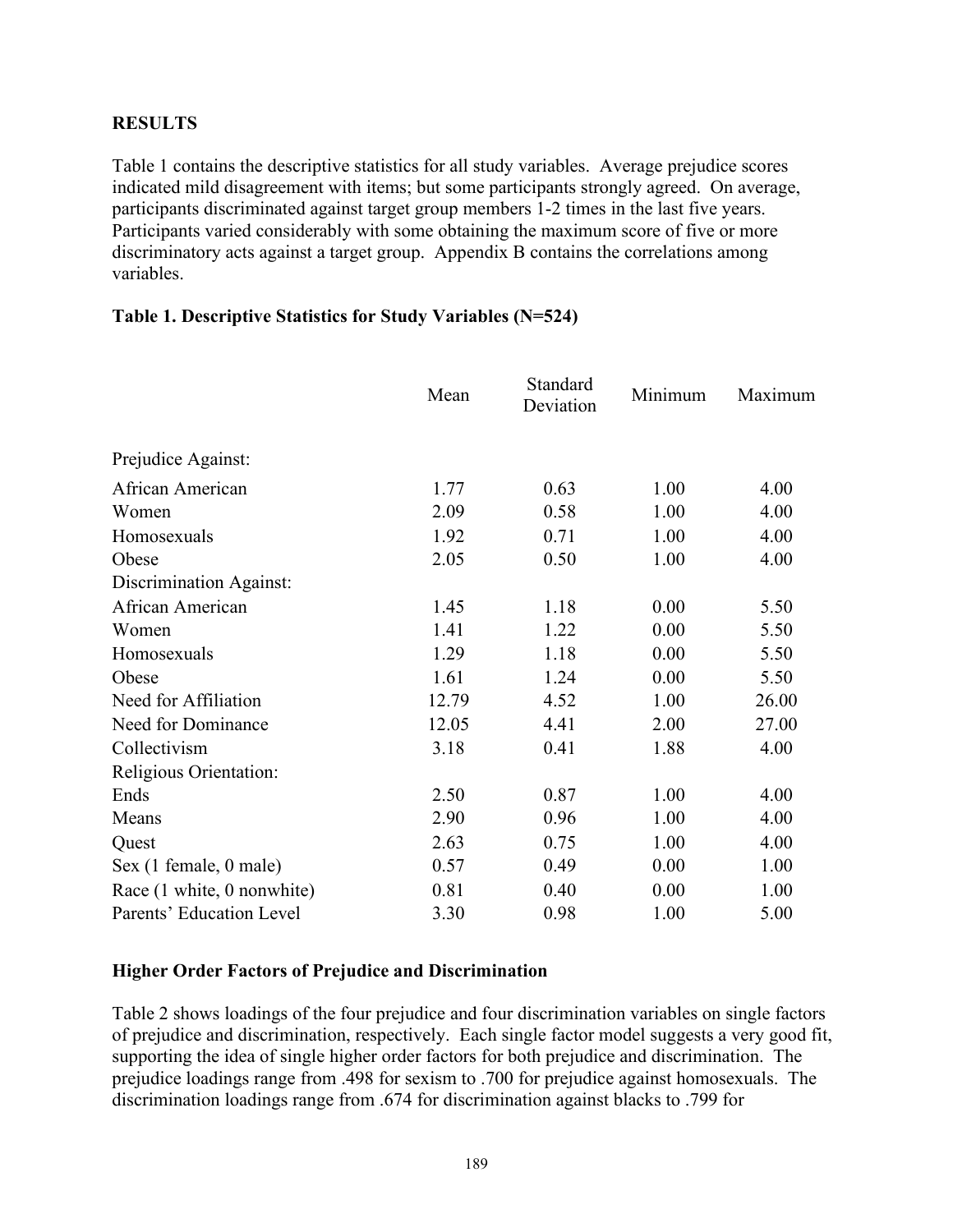discrimination against homosexuals and the obese. Both analyses resulted in non-significant chisquares, very small standardized root mean square residuals, and very high goodness of fit indices.

|                          | Prejudice | Discrimination |
|--------------------------|-----------|----------------|
| Scale by Target:         |           |                |
| <b>African Americans</b> | 0.678     | 0.674          |
| Women                    | 0.498     | 0.784          |
| Homosexuals              | 0.700     | 0.799          |
| Obese                    | 0.564     | 0.799          |
| <b>Fit Statistics:</b>   |           |                |
| Chi Square               | 1.329     | 0.406          |
| P value                  | 0.515     | 0.816          |
| <b>SRMSR</b>             | 0.010     | 0.004          |
| Goodness of Fit Index    | 0.999     | 1.000          |
| Adjusted Goodness of Fit | 0.994     | 0.998          |

|                   | Table 2. Confirmatory Factor Analyses: Higher Order Prejudice and Discrimination |  |  |  |  |
|-------------------|----------------------------------------------------------------------------------|--|--|--|--|
| Factors $(N=524)$ |                                                                                  |  |  |  |  |

Table 3 shows the statistically significant path coefficients from regressions of prejudice on personality traits and controls, and of discrimination on prejudice, personality traits, and controls. As expected, prejudice directly influenced discrimination (Beta = .489) indicating higher prejudice results in higher discrimination.

| Table 3. Standardized Path Coefficients for Personality Attributes, Controls, Prejudice, |  |
|------------------------------------------------------------------------------------------|--|
| and Discrimination                                                                       |  |

| Variables    | Prejudice | Discrimination |
|--------------|-----------|----------------|
| Prejudice    |           | 0.489          |
| Affiliation  | $-0.63$   | $-0.100$       |
| Dominance    | ns        | ns             |
| Collectivism | $-0.326$  | ns             |
| Ends         | 0.226     | ns             |
| Means        | ns        | ns             |
| Quest        | $-0.142$  | ns             |
| Controls:    | ns        | ns             |
| Sex (female) | $-0.289$  | $-0.171$       |
| Race (white) | 0.181     | 0.071          |
| R squared    | 0.287     | 0.385          |

 $ns = nonsignificant$  at  $p < .05$ 

Three of the six personality traits directly affected prejudice, but only indirectly affected discrimination. The impact of these variables suggests that personality affects discrimination through prejudice. Those with greater Ends orientation to religion expressed more prejudiced than those scoring lower (Beta = .226). We calculated the indirect effects of the Ends orientation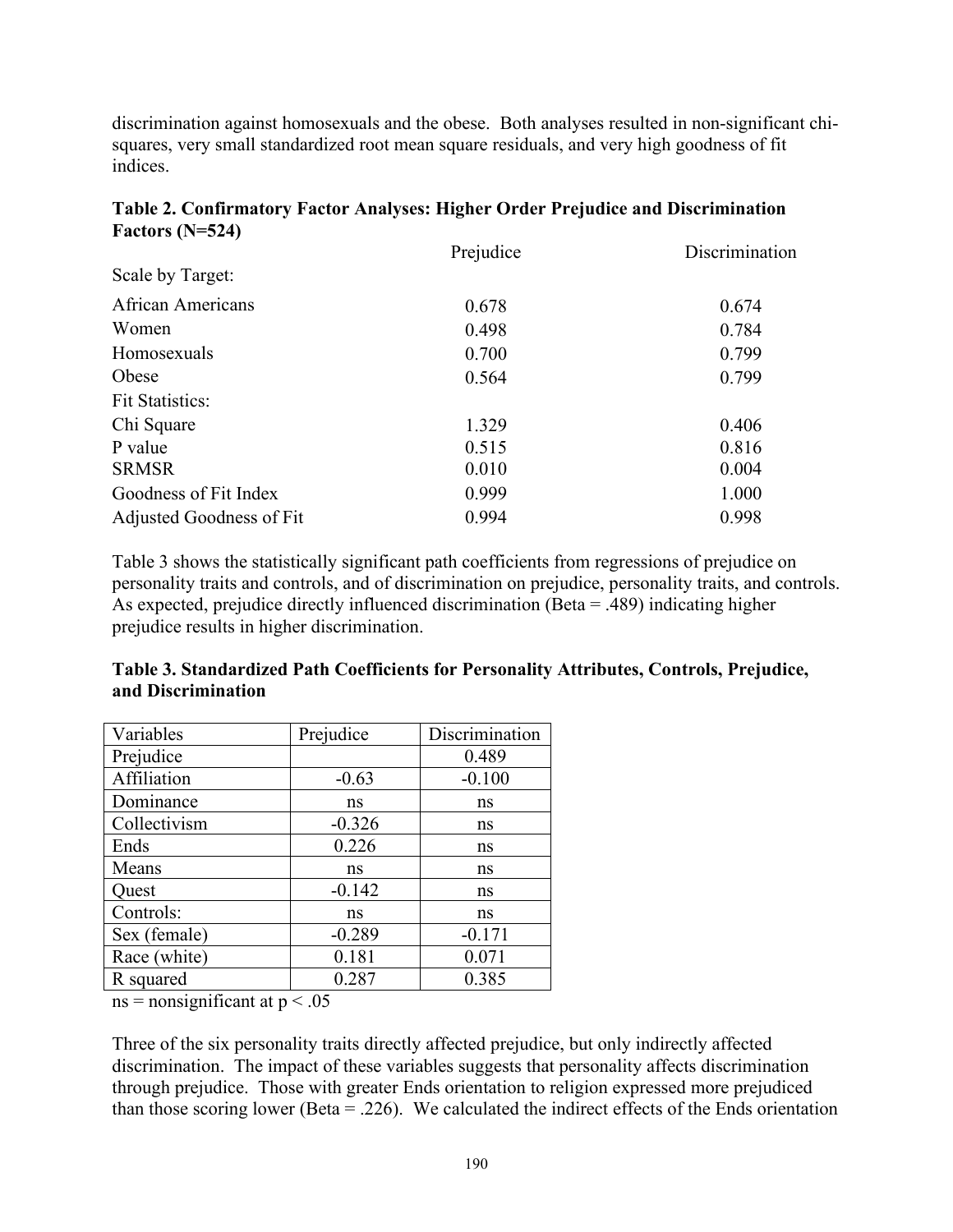on discrimination by multiplying its direct effect on prejudice with the direct effect of prejudice on discrimination (Beta = .226 X .489 = .111). Similarly, those with a greater Quest orientation to religion reported less prejudice (Beta =  $-.142$ ) and discrimination (Beta =  $-.069$ ) than those with lower scores; and those higher in collectivism exhibited less prejudice (Beta = -.326) and discrimination (Beta  $= -159$ ) than those with lower scores. The need for affiliation, with only a modest negative effect (Beta = -.10), directly influenced discrimination. This variable only weakly influenced prejudice (Beta = -.063). Dominance and the Means orientation failed to predict either prejudice or discrimination.

Sex and race directly influenced prejudice and directly and indirectly influenced discrimination. Sex most strongly affected both prejudice and discrimination. Females reported less prejudice (Beta = -.289) and less discrimination (Beta = -.171) than males. Sex indirectly influenced discrimination, but only weakly (Beta =  $-.084$ ). Race also directly influenced prejudice (Beta = .181) more than discrimination (Beta = .071). The influence of race suggests less prejudice and discrimination among people color compared with white people.

## **DISCUSSION**

The finding of a higher order factor of prejudice supported past research reporting either high correlations among prejudices against various target groups (Qualls, Cox, & Schehr, 1992), or a single factor underlying prejudices (Ritchey  $\&$  Fishbein, 2001). The existence of a single factor emerged in the absence of similarity of concepts, items, or wording across the four prejudice domains. The homosexuality scale dealt with morality; the race scale with intelligence; the gender scale with equality; and the obese scale with will power. Perhaps the common ground exists in the perception of the person evaluating these target groups. People differentially accept the social and cultural norms that label target groups as flawed or inferior in one or more ways. The predisposition to accept or reject these norms may be influenced by personality traits, an explanation consistent with the significant effects of personality on prejudice. The significant effects of race and sex, however, provide ambiguous support for this view.

The higher order factor of discrimination contributes a new finding to the research literature. Compared with the four prejudice loadings, higher loadings occurred for the four types of discrimination, possibly resulting from some concept and item similarity across the discrimination domains. Discriminatory behavior directed at subordinate group members, or directed at target groups in general, support and perpetuate cultural norms. These cultural norms exist to maintain the status quo by keeping the dominant groups in power and preventing the subordinate groups from gaining access to that power. In that sense, members of dominant groups gain from discrimination against all target groups on both personal and group levels. Individuals seeking upward mobility or power, including members of subordinate groups, may discriminate in order to identify with the dominant group members who have access to power, such as men, white people, heterosexuals, and non-obese people by showing conformity to norms enforced by the dominant groups.

Collectivism achieved the strongest personality influence on prejudice, perhaps a result of a higher sense of acceptance and equality associated with being connected with others. Our findings confirm the prediction by Triandis and Gelfand (1998) that those higher in collectivism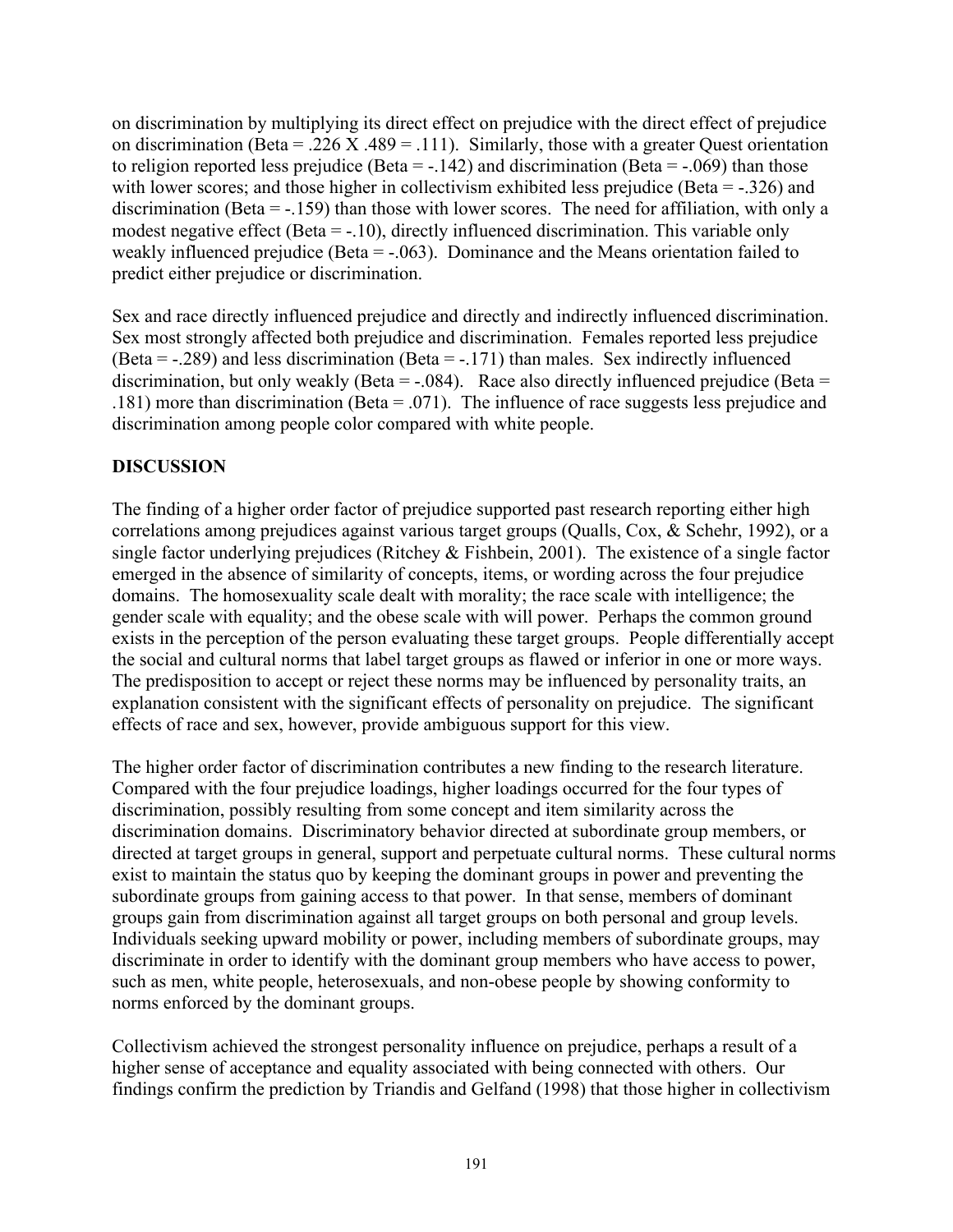should be less tolerant of differences in status. Unlike collectivism, the need for affiliation reflects the importance of receiving approval from and spending time with friends. Those who seek affiliation might similarly seek acceptance, and therefore avoid antagonizing others through discrimination. The Ends orientation to religion led to increased prejudice, the Quest orientation led to decreased prejudice while the Means orientation influenced neither. Batson, Naifeh, and Pate (1978) and McFarland (1990) also found a negative relationship between prejudice and the Quest orientation. Those with a Quest orientation may exhibit less prejudice because their tendency to search for answers to complicated religious questions may also apply to complicated questions concerning social issues and inequality.

#### **Limitations and Conclusions**

The exclusive use of college students as participants limits generalization. Given the modest overall level of prejudice and discrimination reported by participants, our findings may not apply to people with high levels of prejudice and those who discriminate more frequently than the levels reported by participants in this study. We also employed a relatively novel approach to measuring discrimination, self-reports of previous discriminatory behavior. Subjects openly reported engaging in discriminatory behaviors, such as calling an obese person a "fat pig," or a woman a "slut," or a homosexual a "fag" to his or her face. Research utilizing several discrimination measures would provide valuable information on the correlations among measures. Future studies including additional target groups, such as the disabled or more racial groups, may help assess the extent to which these higher order factors of prejudice and discrimination represent a general measure of these concepts.

The major findings of this study suggest that various forms of prejudice share a common underlying factor and various forms of discrimination also share a common factor. The path model indicates that collectivism, the Quest orientation to religion, the Ends orientation to religion, and the need for affiliation lead to lower levels of higher order prejudice. In addition, the need for affiliation directly impacts lower levels of higher order discrimination. An individual's prejudice also influences his or her overall discriminatory behaviors. For example, someone generally low in prejudice against these groups should also be generally less discriminatory in behavior.

#### **REFERENCES**

Baker, J., & Fishbein, H.D. 1998. "The development of prejudice towards gays and lesbians by adolescents," *Journal of Homosexuality, 36*: pp. 89-100.

Batson, C.D. 1976. "Religion as prosocial: Agent or double agent?" *Journal for the Scientific Study of Religion, 15:* pp. 29-45.

Batson, C.D., Naifeh, S.J., & Pate, S. 1978. "Social desirability, religious orientation, and racial prejudice," *Journal for the Scientific Study of Religion, 17*: pp. 31-41.

Crandall, C.S. 1994. "Prejudice against fat people: Ideology and self-interest," *Journal of Personality and Social Psychology, 66*: pp. 882-894.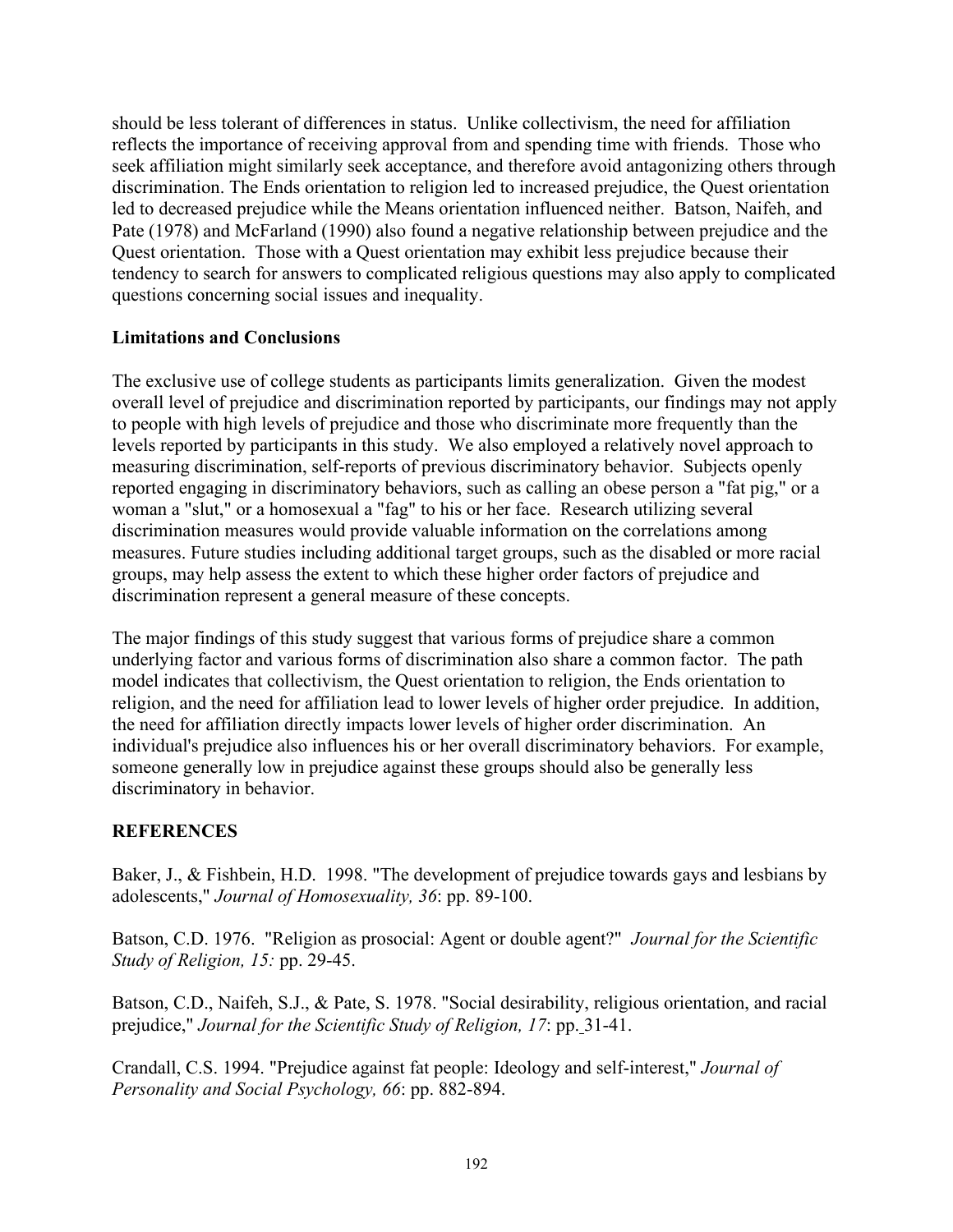Edwards, A.L. 1966. *Edwards personality inventory manual,* Chicago: Science Research Associates.

Ficarotto, T. 1990. "Racism, sexism, and erotophobia: Attitudes of heterosexuals toward homosexuals," *Journal of Homosexuality, 19*: pp. 111-116.

Fisher, R.D., Derison, D., Polley III, C.F., Cadman, J., & Johnston, D. 1994. "Religiousness, religious orientation, and attitudes towards gays and lesbians," *Journal of Applied Social Psychology, 24*: pp. 614-630.

Hensley, N., & Pincus, F. 1978. "Interrelationships of sexist, racist, and anti-homosexual attitudes," *Psychological Reports, 42*: pp. 83-90.

Hoover, R., & Fishbein, H.D. 1999. "The development of prejudice and sex role stereotyping in white adolescents and young adults," *Journal of Applied Developmental Psychology, 20*: pp.431- 448.

Howitt, D., & McCabe, J. 1978. "Attitudes do predict behavior-in mails at least," *British Journal of Social and Clinical Psychology, 17*: pp. 285-286.

Hunsberger, B. 1995. "Religion and prejudice: The role of religious fundamentalism, quest, and right-wing authoritarianism," *Journal of Social Issues, 51*: pp.113-129.

Kite, M. & Deaux, K. 1986. "Attitudes toward homosexuality: Assessment and change," *Basic and Applied Social Psychology, 7*: pp. 137-162.

McConahay, J.B. 1986. "Modern racism, ambivalence, and the Modern Racism Scale," In J.F. Dovidio and S.L. Gaertner (Eds.), *Prejudice, discrimination, and racism*, Orlando, FL: Academic Press.

McFarland, S.G. 1990. "Religiously oriented prejudice in communism and Christianity: The role of quest," Paper presented at the Annual Convention of the Southwestern Psychological Association, Atlanta.

O'Bryan, M., Fishbein, H.D., & Ritchey, P.N. 1999. "Parental influence on adolescents' prejudiced attitudes," Paper presented at the meetings of The Society for Research on Child Development, Albuquerque, New Mexico.

Qualls, R.C., Cox, M.B., Schehr, T.L. 1992. "Racial attitudes on campus: Are there gender differences?" *Journal of College Student Development, 33*: pp. 524-529.

Ritchey, PN and Fishbein, HD. 2001. "The absence of an association among adolescent friends' prejudices and stereotypes," *Merrill-Palmer Quarterly, 47*: pp. 188-206.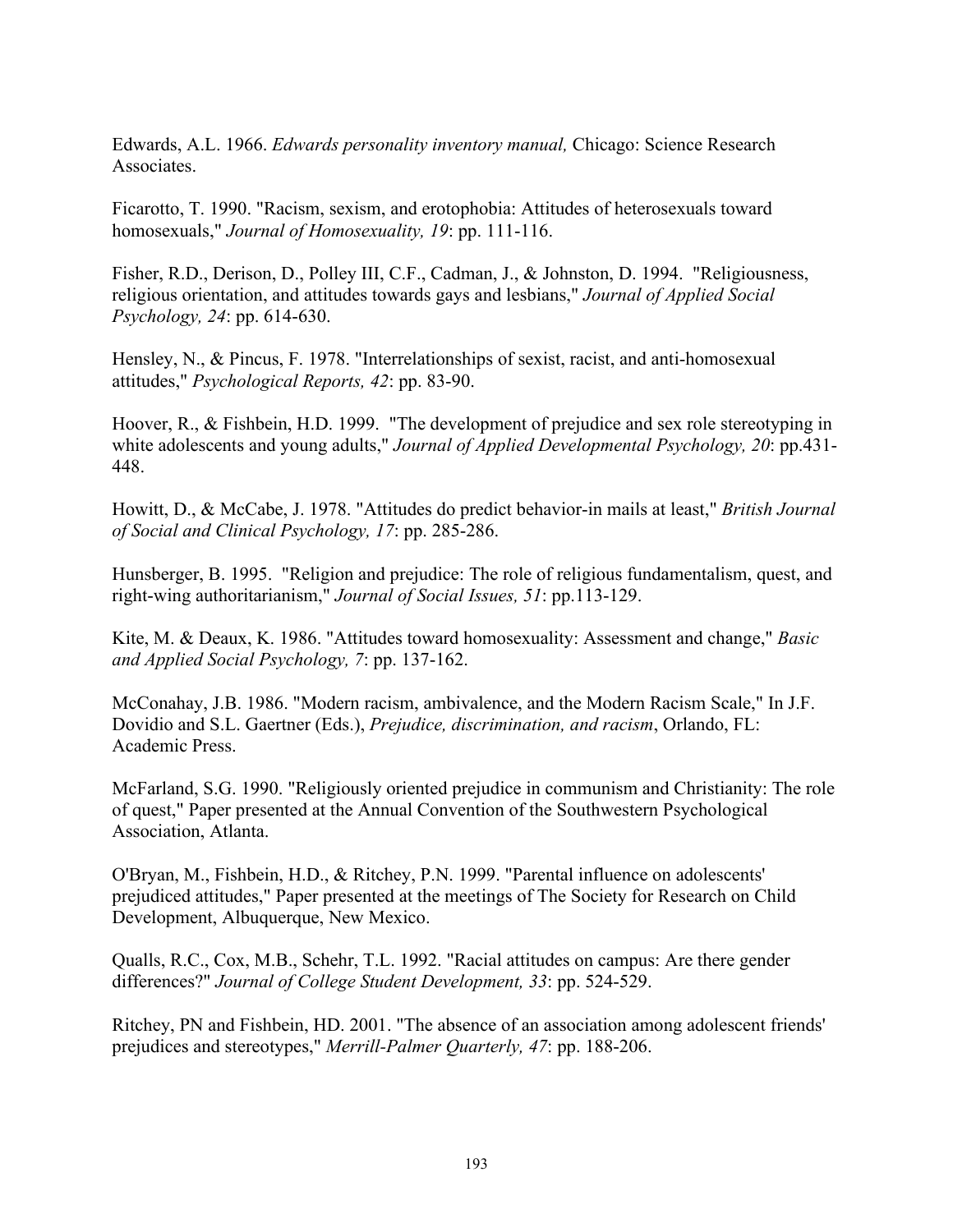Schutz, H., & Six, B. 1996. "How strong is the relationship between prejudice and discrimination? A meta-analytic answer," *International Journal of Intercultural Relations, 20*: pp. 441-462.

Swim, J.K., Aiken, K.J., Hall, U.S., & Hunter, B.A. 1995. "Sexism and racism: Old-fashioned and modern prejudices," *Journal of Personality and Social Psychology, 68*: pp. 199-214.

Triandis, H.C. 1995. *Individualism and Collectivism*, Boulder: Westview Press.

Triandis, H.C., & Gelfand, M.J. 1998. "Converging measurement of horizontal and vertical individualism and collectivism," *Journal of Personality and Social Psychology, 74*: pp. 118-128.

Wagner, U., Hewstone, M., Machlett, U. 1989. "Contact and prejudice between Germans and Turks: A correlational study," *Human Relations, 42*: pp.561-574.

## **APPENDIX A: SURVEY INSTRUMENTS**

#### **Need for Affiliation**

**A** I like to be successful in things undertaken.

**B** I like to form new friendships.

**A** I like to follow instructions and to do what is expected of me.

**B** I like to have strong attachments with my friends.

**A** Any written work that I do I like to have precise, neat, and well organized.

**B** I like to make as many friends as I can.

**A** I like to tell amusing stories and jokes at parties.

**B** I like to write letters to my friends.

**A** I like to be able to come and go as I want to.

**B** I like to share things with my friends.

**A** I like to be loyal to my friends.

**B** I like to do my very best in whatever I undertake.

**A** I like to do things for my friends.

**B** When planning something, I like to get suggestions from other people whose opinions I respect.

**A** I like to share things with my friends.

**B** I like to make a plan before starting in to do something difficult.

**A** I like to have strong attachments with my friends.

**B** I like to say things that are regarded as witty and clever by other people.

**A** I like to do things with my friends rather than by myself.

**B** I like to say what I think about things.

**A** I like to share things with my friends.

**B** I like to analyze my own motives and feelings.

**A** I like to form new friendships.

**B** I like my friends to help me when I am in trouble.

**A** I like to do things with my friends rather than by myself.

**B** I like to argue for my point of view when it is attacked by others.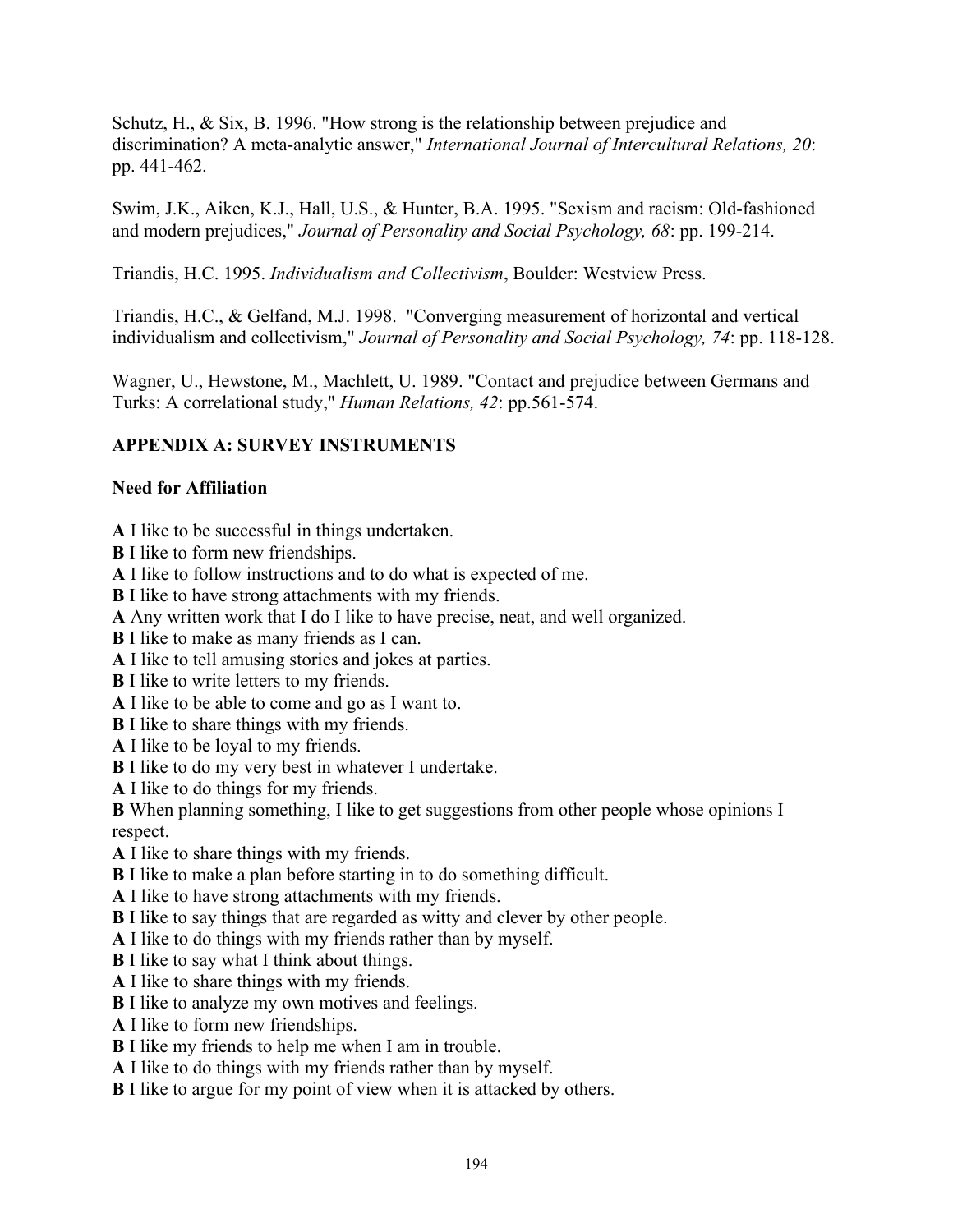**A** I like to participate in groups in which the members have warm and friendly feelings toward one another.

**B** I feel guilty whenever I have done something I know is wrong.

**A** I like to participate in groups in which the members have warm and friendly feelings toward one another.

**B** I like to help my friends when they are in trouble.

- **A** I like to do things with my friends rather than by myself.
- **B** I like to experiment and to try new things.
- **A** I like to do things for my friends.

**B** When I have an assignment to do, I like to start in and keep working on it until it is completed.

- **A** I like to be loyal to my friends.
- **B** I like to go out with attractive persons of the opposite.
- **A** I like to write letters to my friends.
- **B** I like to read newspaper accounts of murders and other forms of violence.

**A** I like to analyze my own motives and feelings.

**B** I like to make as many friends as I can.

**A** I like my friends to help me when I am in trouble.

**B** I like to do things for my friends.

**A** I like to argue for my point of view when it is attacked by others.

**B** I like to write letters to my friends.

**A** I feel guilty whenever I have done something I know is wrong.

**B** I like to have strong attachments with my friends.

**A** I like to help my friends when they are in trouble.

**B** I like to be loyal to my friends.

**A** I like to do new and different things.

**B** I like to form new friendships.

**A** When I have an assignment to do, I like to start in and keep working on it until it is completed.

**B** I like to participate in groups in which the members have warm and friendly feelings toward one another.

**A** I like to go out with attractive persons of the opposite sex.

**B** I like to make as many friends as I can.

**A** I like to attack points of view that are contrary to mine.

**B** I like to write letters to my friends.

## **Need for Domination**

**A** I like to do things with my friends rather than by myself.

**B** I like to argue for my point of view when it is attacked by others.

**A** I like to think about the personalities of my friends and try to figure out what makes them as they are.

**B** I like to be able to persuade and influence others to do what I want to do.

**A** I like my friends to sympathize with me and to cheer me up when I am depressed.

**B** When with a group of people, I like to make the decisions about what we are going to do.

**A** I feel timid in the presence of other people I regard as my superiors.

**B** I like to supervise and to direct the actions of other people whenever I can.

**A** I like to be one of the leaders in the organizations and groups to which I belong.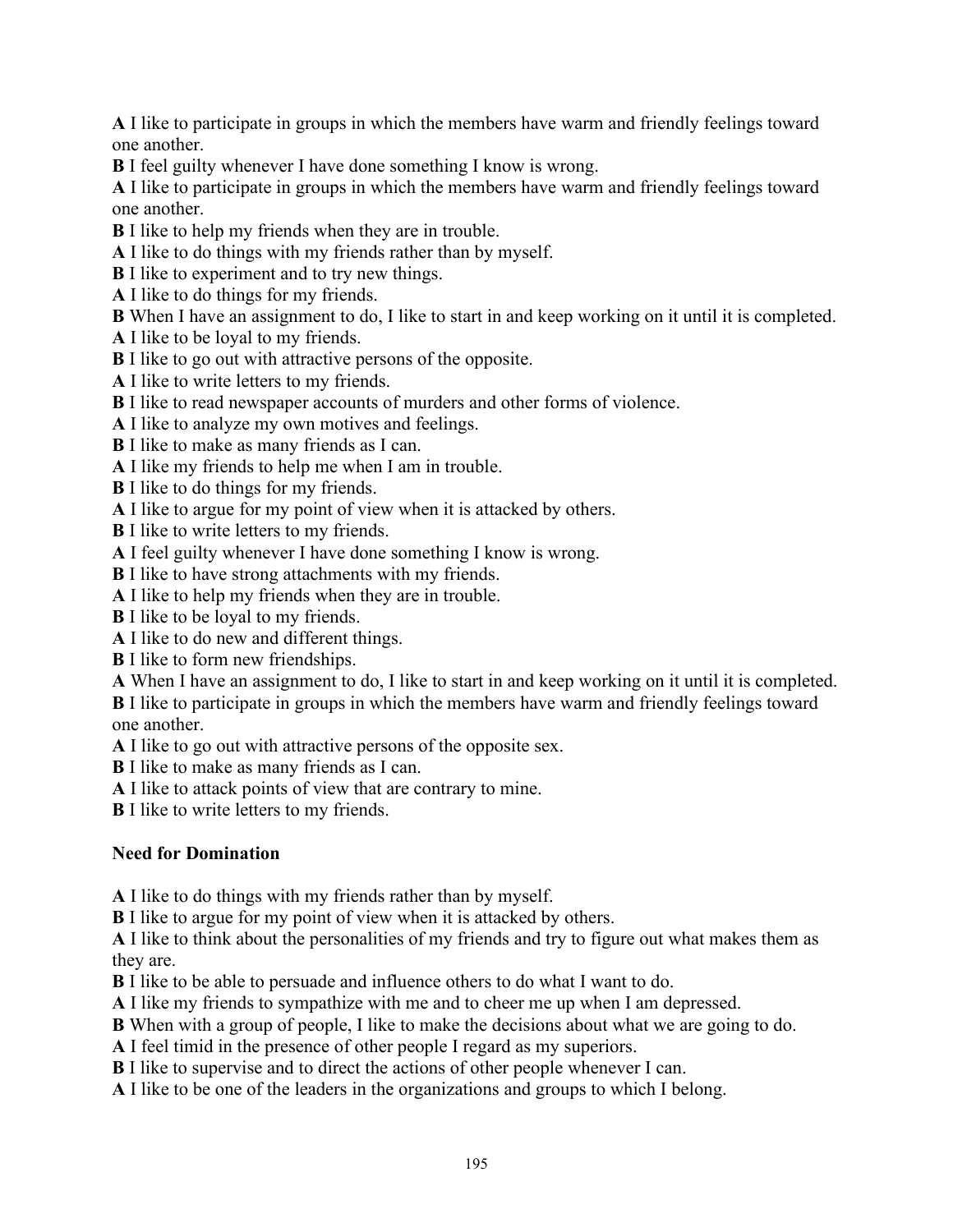**B** I like to be able to do things better than other people can.

**A** When serving on a committee, I like to be appointed or elected chairperson.

**B** When I am in a group, I like to accept the leadership of someone else in deciding what the group is going to do.

**A** I like to be regarded by others as a leader.

**B** I like to keep my letters, bills, and other papers neatly arranged and filed according to some system.

- **A** I like to tell other people how to do their jobs.
- **B** I like to be the center of attention in a group.

**A** I like to supervise and to direct the actions of other people whenever I can.

**B** I like to do things in my own way without regard to what others may think.

- **A** I like to argue for my point of view when it is attacked by others.
- **B** I like to write letters to my friends.
- **A** When with a group of people, I like to make the decisions about what we are going to do.
- **B** I like to predict how my friends will act in various situations.
- **A** I like to be called upon to settle arguments and disputes between others.

**B** I like my friends to do many small favors for me cheerfully.

**A** I like to be able to persuade and influence others to do what I want.

**B** I feel depressed by my own inability to handle various situations.

**A** I like to be one of the leaders in the organizations and groups to which I belong.

**B** I like to sympathize with my friends when they are hurt or sick.

**A** I like to argue for my point of view when it is attacked by others.

**B** I like to experience novelty and change in my daily routine.

**A** I like to be regarded by others as a leader.

- **B** I like to put in long hours of work without being distracted.
- **A** When with a group of people, I like to make the decisions about what we are going to do.
- **B** I like to engage in social activities with members of the opposite sex.
- **A** I like to tell other people how to do their jobs.
- **B** I feel like getting revenge when someone has insulted me.

**A** I would like to write a great novel or play.

**B** When serving on a committee, I like to be appointed or elected chairperson.

**A** When I am in a group, I like to accept the leadership of someone else in deciding what the group is going to do.

**B** I like to supervise and to direct the actions of other people whenever I can.

**A** I like to keep my letters, bills, and other papers neatly arranged and filed according to some system.

**B** I like to be one of the leaders in the organizations and groups to which I belong.

**A** I like to ask questions which I know no one will be able to answer.

**B** I like to tell other people how to do their jobs.

**A** I like to avoid responsibilities and obligations.

**B** I like to be called upon to settle arguments and disputes between others.

**A** I like to show a great deal of affection toward my friends.

**B** I like to be regarded by others as a leader.

**A** I like to try new and different jobs rather than to continue doing the same old things.

**B** When serving on a committee, I like to be appointed or elected chairperson.

**A** I like to finish any job or task that I begin.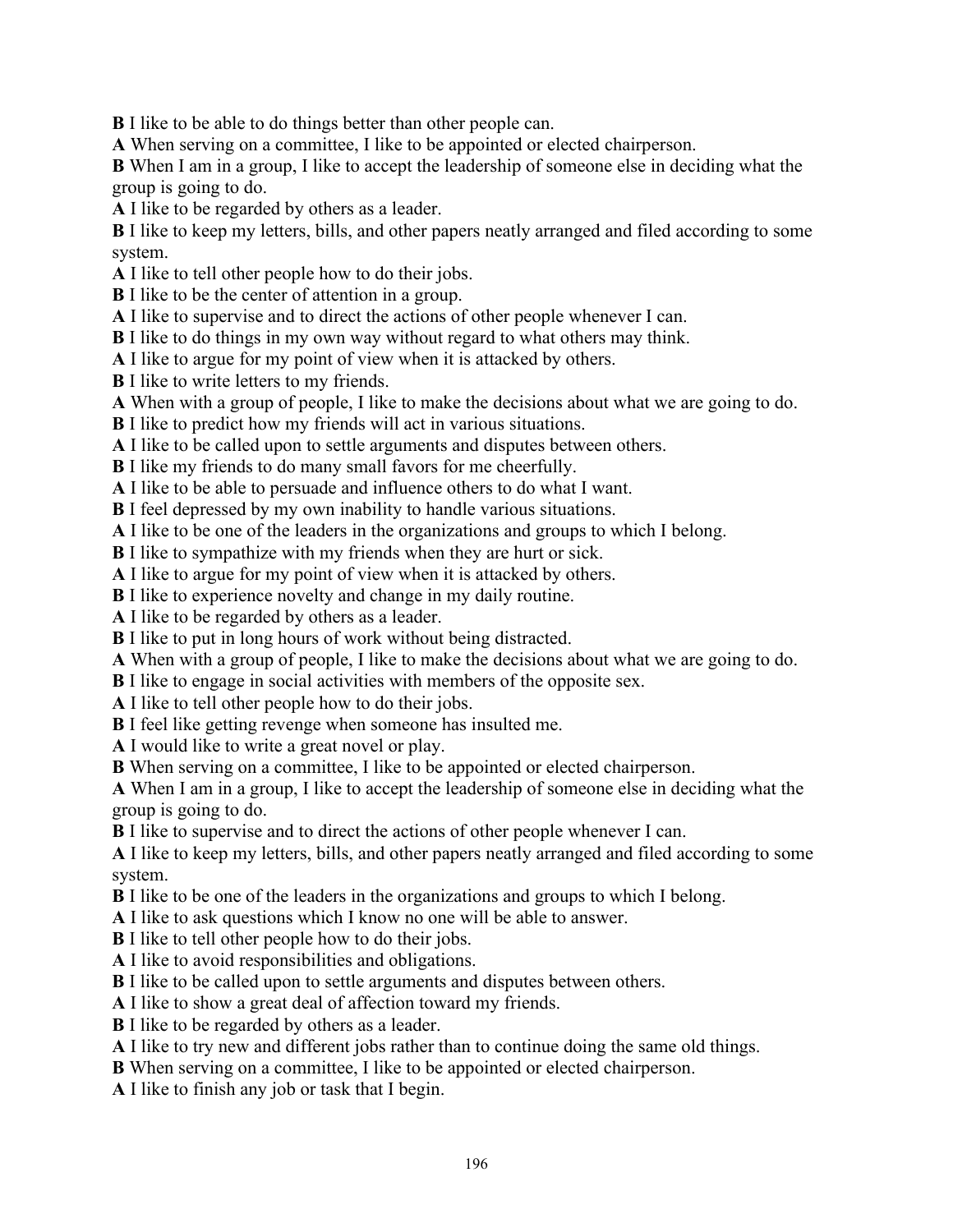**B** I like to be able to persuade and influence others to do what I want.

**A** I like to participate in discussions about sex and sexual activities.

**B** I like to be called upon to settle arguments and disputes between others.

**A** I get so angry that I feel like throwing and breaking things.

**B** I like to tell other people how to do their jobs.

#### **Collectivism**

My happiness depends very much on the happiness of those around me.

It is important for me to maintain harmony within my group.

I like sharing little things with my neighbors.

The wellbeing of my co-workers is important to me.

If a relative were in financial difficulty, I would help within my means.

If a co-worker gets a prize, I feel proud.

To me, pleasure is spending time with others.

I feel good when I cooperate with others.

#### **Ends Orientation to Religion**

The church or temple has been very important for my religious development. My minister (youth director, etc.) has had a profound influence on my personal religious development.

A major factor in my religious development has been the importance of religion for my parents. My religion serves to satisfy my needs for fellowship and security.

#### **Means Orientation to Religion**

God's will should shape my life. It is necessary for me to have a religious belief. I have found it essential to have faith. I have found it impossible to conceive of myself not being religious.

#### **Quest Orientation to Religion**

Worldly events cannot affect the eternal truths of my religion.

It might be said that I value my religious doubts and uncertainties.

I find my everyday experiences severely test my religious convictions.

I have been driven to ask religious questions out of a growing awareness of the tensions in my world and in my relation to the world.

My religious development has emerged out of my growing sense of personal identity. Questions are far more central to my religious experience than are the answers.

#### **Race Prejudice**

Blacks have more influence on school desegregation than they ought to have.

Blacks are getting too demanding in their push for equal rights.

Blacks should not push themselves where they are not wanted.

Over the past few years, blacks have gotten more economically than they deserve.

Over the past few years, the government and news media have shown more respect to blacks than they deserve.

Black people are generally not as smart as whites.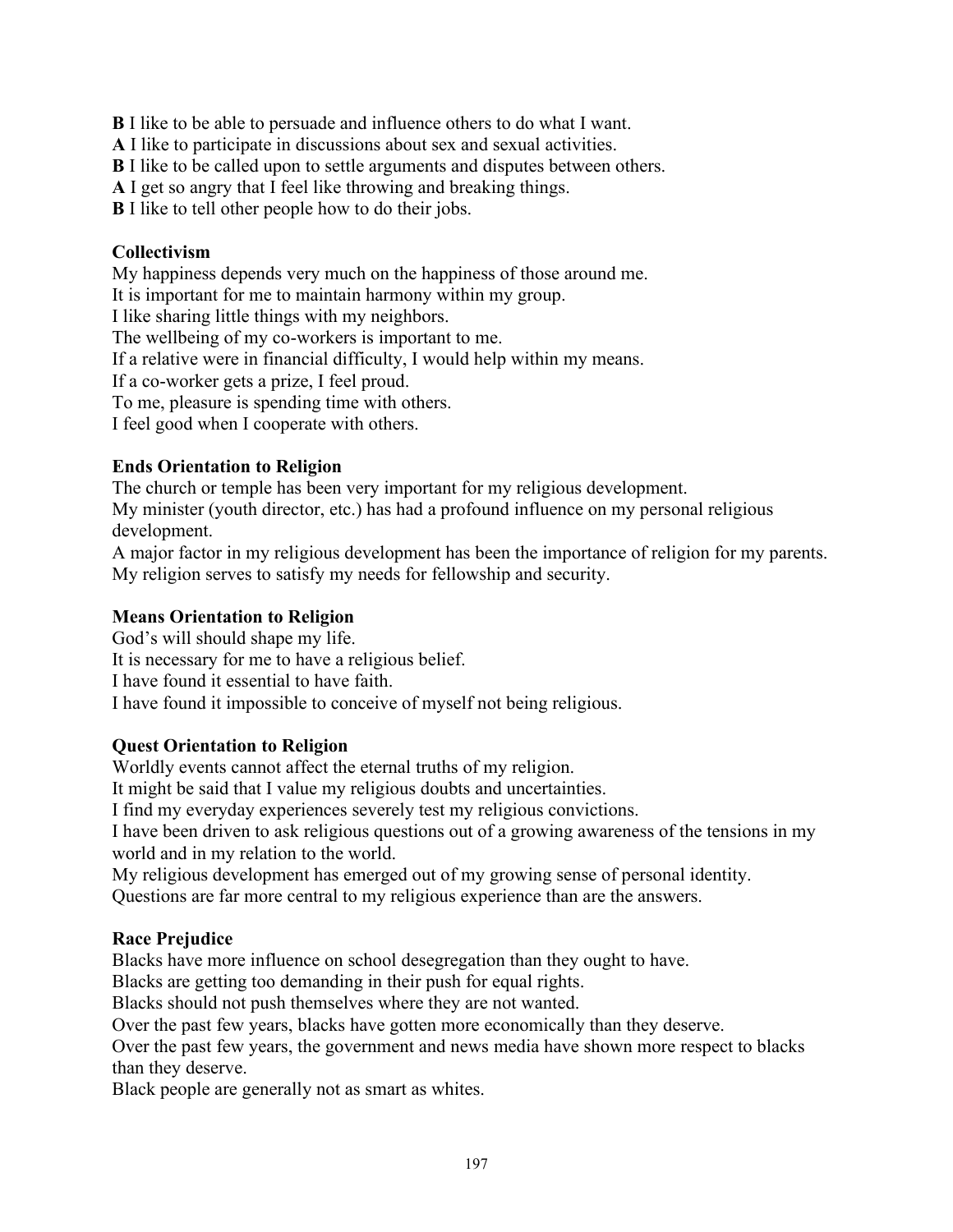Generally speaking, I favor full racial integration. In general, blacks and whites have the same capabilities and capacities.

#### **Sex Prejudice**

Discrimination against women is no longer a problem in the United States.

Women often miss out on good jobs due to sexual discrimination.

It is rare to see women treated in a sexist manner on television.

On average, people in our society treat husbands and wives equally.

Society has reached the point where women and men have equal opportunities for achievement.

It is easy to understand the anger of women's groups in America.

It is easy to understand why women's groups are still concerned about societal limitations of women's opportunities.

## **Homosexual Prejudice**

I would avoid sitting at a location in the library if I knew lesbians or gays sometimes sat there together.

The increasing openness and acceptance of homosexuality is undermining our society. I feel safe around gays and lesbians.

I would try to be nice to a gay or lesbian if they were new in school and had few friends.

I would not mind being employed by a lesbian or gay individual.

I would not ask for a new study partner just because I found out mine was gay or lesbian.

I feel nervous around lesbian women and gay men.

I feel that it is okay if lesbians and gays are treated badly by others.

## **Obesity Prejudice**

Fat people make me somewhat uncomfortable.

I don't have many friends that are fat.

I tend to think people who are overweight are a little untrustworthy.

Although some fat people are surely smart, in general, I think they tend not to be quite as bright as normal weight people.

I have a hard time taking fat people too seriously.

I really don't like fat people much.

If I were an employer looking to hire, I might avoid hiring a fat person.

People who weigh too much could lose at least some part of their weight through a little exercise. Some people are fat because they have no will power.

Fat people tend to be fat pretty much through their own fault.

#### **Race Discrimination**

I criticized a white friend or acquaintance for dating a black person.

To his/her face, I called a black person a nigger, or some other derogatory name.

I avoided an area where I knew black people hung out.

In the cafeteria, I sat with clusters of white people because black people make me uncomfortable. I have treated blacks as if they were less intelligent than others.

In talking with peers, I used insulting names when referring to blacks.

I locked my car doors when driving through a black neighborhood.

In general, I have given more weight to a white person's opinion than a black person's opinion.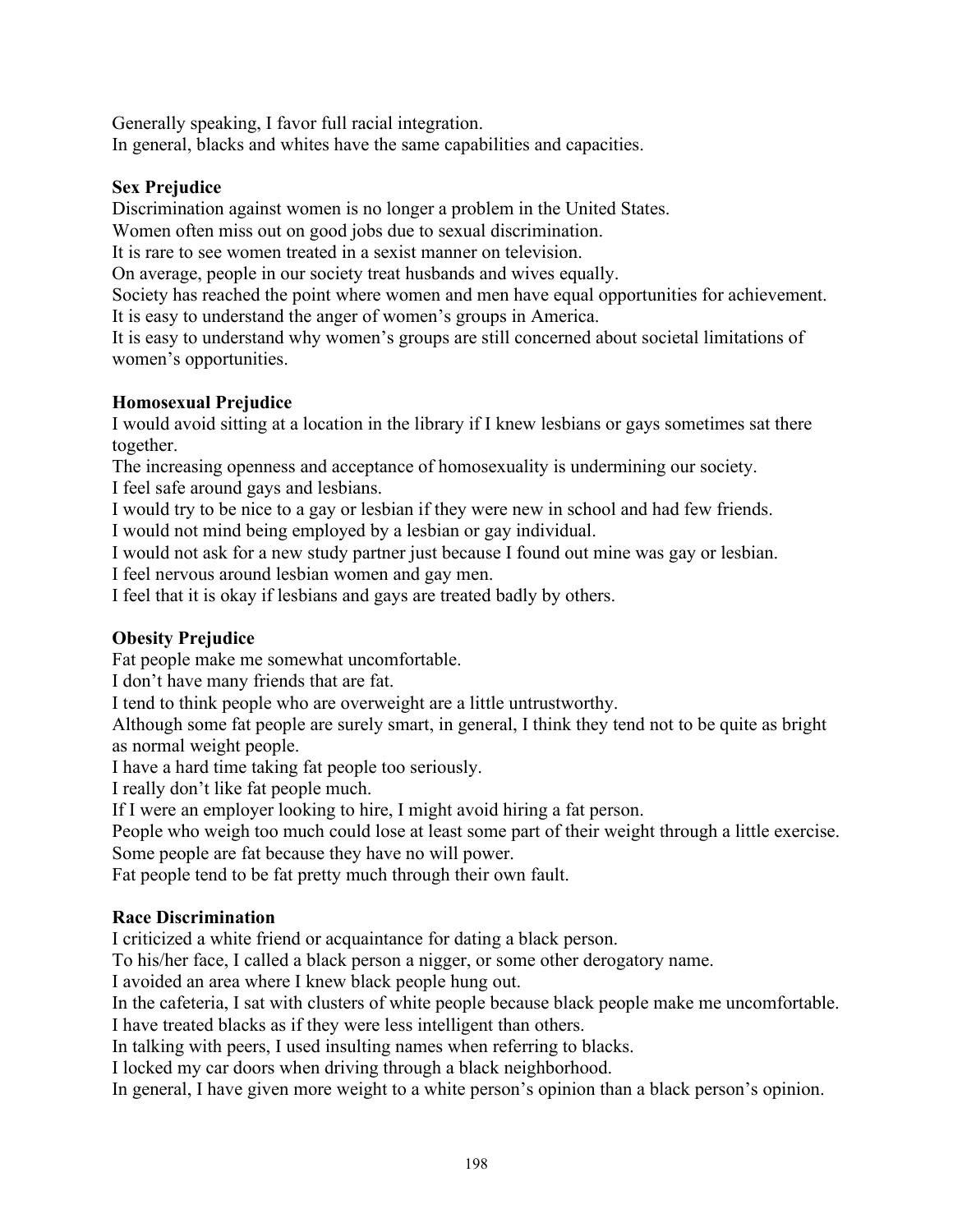I laughed at or told a joke which was funny because it made fun of the characteristics of blacks.

### **Sex Discrimination**

I laughed at or told a joke which made fun of the characteristics of females or put females down in some way.

In general, I have given more weight to a male's opinion than a female's opinion.

I have treated females as if they were less intelligent than males.

I complained to friends or coworkers that a female got a job or promotion because of affirmative action.

To her face, I called a female a "bitch" for being too bossy.

In talking with peers, I used insulting names when referring to females.

I told a female, joking or not, that she belongs in the kitchen.

In group situations, I generally have supported having a male as a leader instead of a female. To her face, I called a female a "slut" because of her sexual behavior.

#### **Homosexual Discrimination**

I stopped hanging out with someone after I found out he/she was homosexual.

I treated homosexuals less favorably than others because I respected them less.

I told a homosexual that his/her lifestyle is wrong.

To his/her face, I called a homosexual a fag or a dyke, or some other derogatory name.

In talking with peers, I used terms which put homosexuals down.

In general, I have given more weight to a heterosexual's opinion than a homosexual's opinion.

I complained to friends that homosexuals do not deserve the same protection against discrimination that others deserve.

I laughed at or told a joke which was funny because it made fun of the characteristics of homosexuals.

I avoided an area where I knew homosexuals hung out.

I have accused friends of being gay (or lesbian) because they were acting too much like a woman (or a man).

#### **Obesity Discrimination**

With a friend, I made fun of fat people behind their backs.

I treated fat people as if they were lazier than thin people.

To his/her face, I insulted a fat person by using weight sensitive terms (eg. fat pig).

I laughed at or told a joke which was funny because it made fun of the characteristics of fat people.

I valued the opinion of a thin person more than the opinion of a fat person.

In talking with others, I criticized the food choices I observed a fat person making. I told a fat person to go on a diet.

In talking with peers, I used terms such as fatso, piggy, cow, etc. as insults against fat people. I avoided sitting too closely to fat people because of their obesity.

I treated fat people less favorably than others because I respected them less.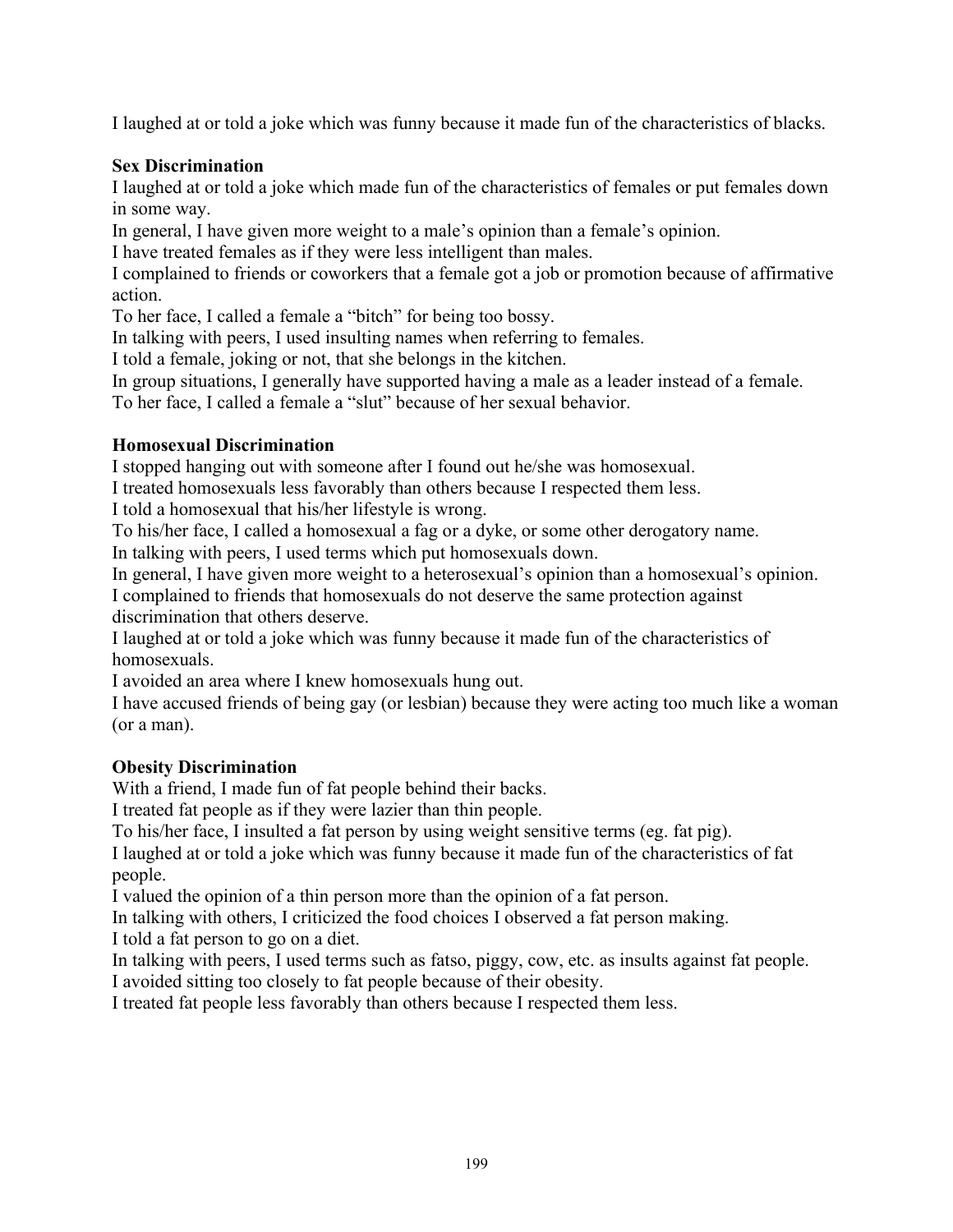## **APPENDIX B: CORRELATION MATRIX**

| <b>Variables</b>    | N         | Aff       |           | Dom       | <b>Collect</b> | <b>Ends</b> |           | <b>Means</b> |           | Quest              | <b>RP</b>  | SP        |
|---------------------|-----------|-----------|-----------|-----------|----------------|-------------|-----------|--------------|-----------|--------------------|------------|-----------|
| Affiliation         | 524       | 1.00      |           |           |                |             |           |              |           |                    |            |           |
| Domination          | 524       | $-0.14**$ | 1.00      |           |                |             |           |              |           |                    |            |           |
| Collectivism        | 524       | $0.22**$  |           | $-0.07$   | 1.00           |             |           |              |           |                    |            |           |
| Ends                | 524       | $0.11*$   | 0.06      |           | $0.22**$       | 1.00        |           |              |           |                    |            |           |
| Means               | 524       | 0.07      | 0.05      |           | $0.25**$       |             | $0.74**$  | 1.00         |           |                    |            |           |
| Quest               | 524       | 0.03      | 0.03      |           | $0.23**$       |             | $0.57**$  | $0.69**$     |           | 1.00               |            |           |
| Race                | 524       | $-0.08$   | 0.05      |           | $-0.28**$      | 0.04        |           | $-0.03$      |           | $-0.12**$          | 1.00       |           |
| Prejudice           |           |           |           |           |                |             |           |              |           |                    |            |           |
| <b>Sex</b>          | 524       | $-0.01$   | 0.09      |           | $-0.19**$      | 0.03        |           | $-0.02$      |           | $-0.12**$          | $0.34**$   | 1.00      |
| Prejudice           |           |           |           |           |                |             |           |              |           |                    |            |           |
| Homosexual          | 524       | $-0.15**$ |           | $0.12**$  | $-0.26**$      |             | $0.20**$  | $0.16**$     |           | 0.05               | $0.47**$   | $0.34**$  |
| Prejudice           |           |           |           |           |                |             |           |              |           |                    |            |           |
| Obese               | 524       | $-0.11**$ |           | $-0.01$   | $-0.24**$      | 0.01        |           | $-0.05$      |           | $-0.09*$           | $0.37**$   | $0.27**$  |
| Prejudice           |           |           |           |           |                |             |           |              |           |                    |            |           |
| Race                | 524       | $-0.14**$ |           | $0.12**$  | $-0.15**$      |             | $-0.04$   | $-0.07$      |           | $-0.14**$          | $0.50**$   | $0.20**$  |
| Discrimination      |           |           |           |           |                |             |           |              |           |                    |            |           |
| <b>Sex</b>          | 524       | $-0.14**$ |           | $0.09*$   | $-0.22**$      | $-0.03$     |           | $-0.11*$     |           | $-0.12**$          | $0.29**$   | $0.32**$  |
| Discrimination      |           |           |           |           |                |             |           |              |           |                    |            |           |
| Homosexual          | 524       | $-0.16**$ |           | $0.11*$   | $-0.18**$      | 0.05        |           | 0.02         |           | $-0.08$            | $0.33**$   | $0.34**$  |
| Discrimination      |           |           |           |           |                |             |           |              |           |                    |            |           |
| Obese               | 524       | $-0.18**$ | 0.07      |           | $-0.21**$      | $-0.03$     |           | $-0.08$      |           | $-0.10*$           | $0.23**$   | $0.20**$  |
| Discrimination      |           |           |           |           |                |             |           |              |           |                    |            |           |
| Parents' Ed         | 524       | $-0.02$   |           | $0.10*$   | 0.05           | 0.03        |           | $-0.02$      |           | 0.06               | $-0.07$    | 0.08      |
| Sex                 | 524       | $0.12**$  |           | $-0.16**$ | $0.16**$       | 0.04        |           | $0.10*$      |           | $0.13**$           | $-0.16**$  | $-0.37**$ |
| Race                | 524       | $0.11*$   |           | $-0.06$   | 0.06           |             | $-0.12**$ |              | $-0.12**$ | $-0.18**$          | $0.20**$   | $0.16**$  |
| <b>Variables</b>    | HP        | <b>OP</b> |           | <b>RD</b> | <b>SD</b>      |             | HD        |              |           | <b>Parents' Ed</b> | <b>Sex</b> |           |
| Homosexual          | 1.00      |           |           |           |                |             |           |              |           |                    |            |           |
| Prejudice           |           |           |           |           |                |             |           |              |           |                    |            |           |
| Obese               | $0.40**$  | 1.00      |           |           |                |             |           |              |           |                    |            |           |
| Prejudice           |           |           |           |           |                |             |           |              |           |                    |            |           |
| Race                | $0.34**$  |           | $0.37**$  | 1.00      |                |             |           |              |           |                    |            |           |
| Discrimination      |           |           |           |           |                |             |           |              |           |                    |            |           |
| <b>Sex</b>          | $0.31**$  |           | $0.36**$  | $0.55**$  | 1.00           |             |           |              |           |                    |            |           |
| Discrimination      |           |           |           |           |                |             |           |              |           |                    |            |           |
| Homosexual          | $0.59**$  |           | $0.42**$  | $0.55**$  |                | $0.65**$    | 1.00      |              |           |                    |            |           |
| Discrimination      |           |           |           |           |                |             |           |              |           |                    |            |           |
| Obese               | $0.32**$  |           | $0.52**$  | $0.56**$  |                | $0.63**$    | $0.65**$  |              |           |                    |            |           |
| Discrimination      |           |           |           |           |                |             |           |              |           |                    |            |           |
| Parents' Ed         | $-0.03$   | 0.02      |           | 0.03      |                | $0.10*$     | 0.00      |              | 1.00      |                    |            |           |
| <b>Sex</b>          | $-0.32**$ |           | $-0.16**$ | $-0.20**$ |                | $-0.40**$   | $-0.41**$ |              | $-0.05$   |                    | 1.00       |           |
| Race                | 0.02      | 0.06      |           | $0.23**$  |                | $0.15**$    | 0.05      |              | 0.06      |                    | $-0.05$    |           |
| *p < .05; **p < .01 |           |           |           |           |                |             |           |              |           |                    |            |           |
|                     |           |           |           |           |                |             |           |              |           |                    |            |           |